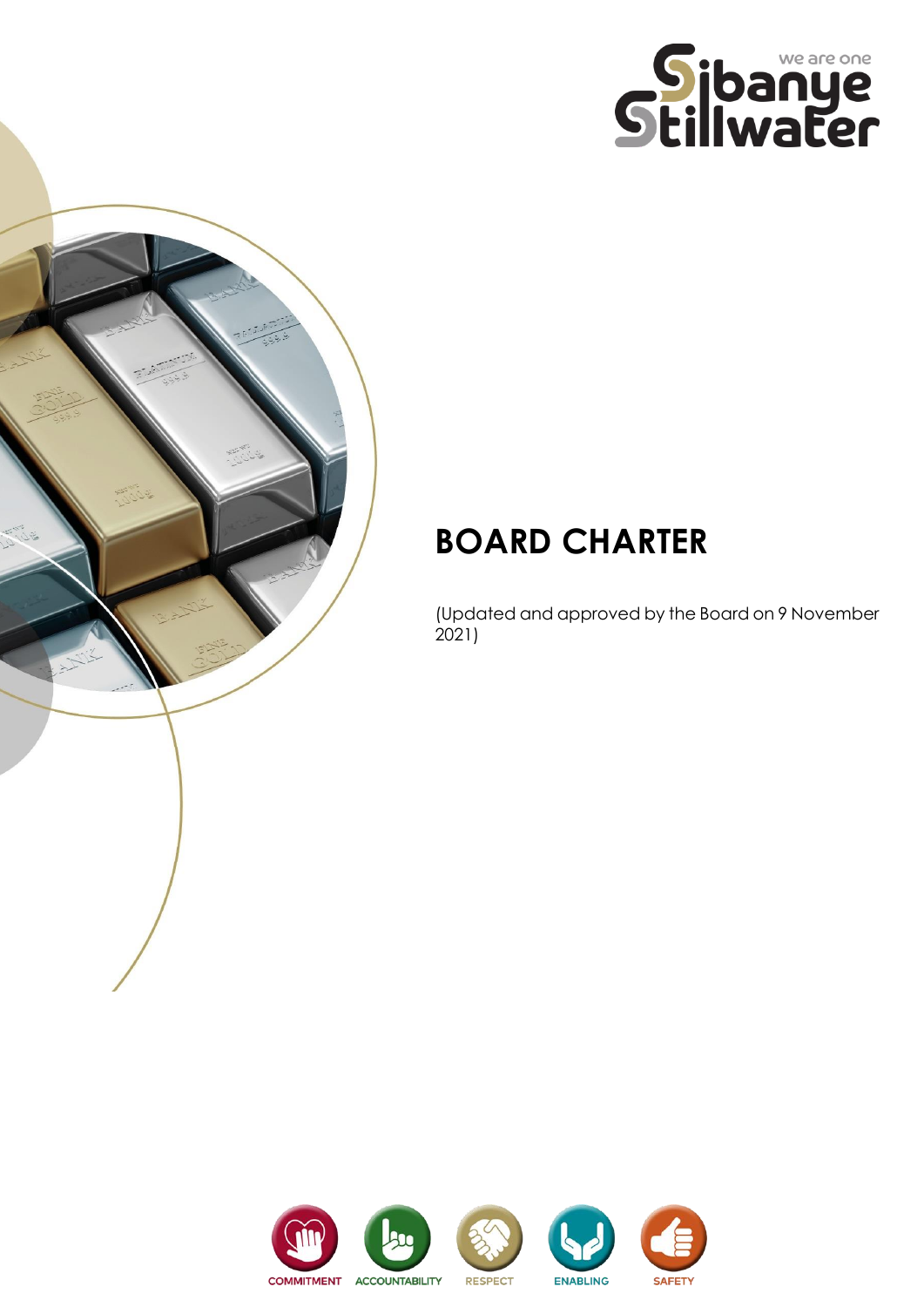

## 1. **VISION**

Superior value creation for all stakeholders through mining our multi-commodity resources in a safe and healthy environment.

## 2. **SELF GOVERNANCE**

The board of directors (the "Board") of Sibanye Stillwater Limited ("Sibanye-Stillwater", or the "Company" or the "Group") is responsible for:

- 2.1. Appointing an independent non-executive chairperson (the "Board Chair") on an annual basis;
- 2.2. Reviewing the independence of the Board Chair and factors that may impair his/her independence on an annual basis as set out in Appendix B;
- 2.3. Appointing a lead independent non-executive director pursuant to King IV: Principle 7.32 and Principle 9.72 to fulfil the following functions:
	- 2.3.1. To lead in the absence of the chair;
	- 2.3.2. To serve as a sounding board for the chair;
	- 2.3.3. To act as an intermediary between the chair and other members of the governing body if necessary;
	- 2.3.4. To deal with shareholders' concerns where contract through the normal channels has failed to resolve concerns, or where such contact is inappropriate;
	- 2.3.5. To strengthen independence on the governing body if the chair is not an independent non-executive member of the governing;
	- 2.3.6. To chair discussions and decision-making by the governing body on matter where the chair has a conflict of interest; and
	- 2.3.7. To lead the performance appraisal of the chair.
- 2.4. Having a Board composed of a majority of independent non-executive directors, and of such directors a majority being independent non-executive directors, with the requisite skill, race and gender mix, diversity of social, ethnic and geographic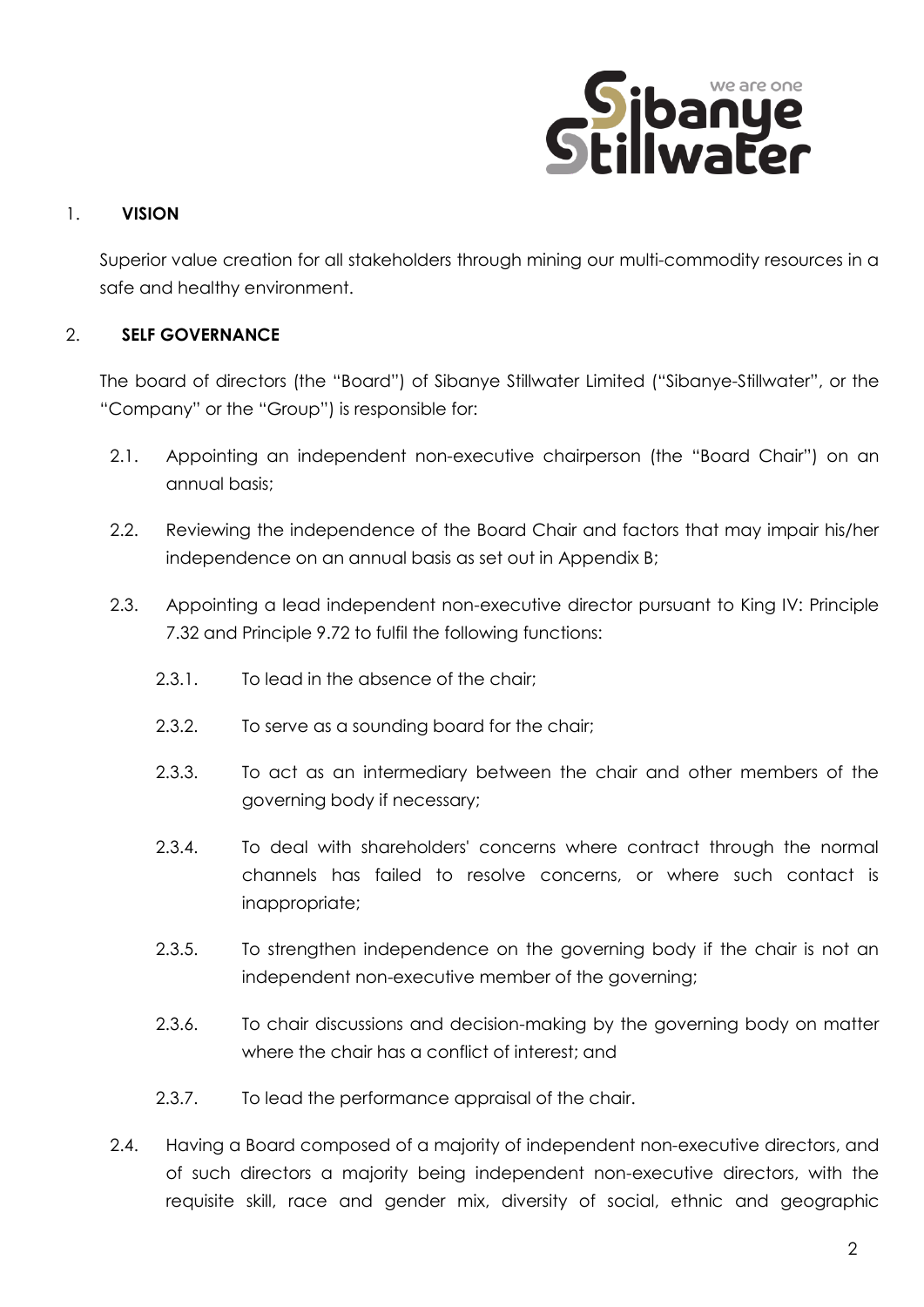

backgrounds and other demographics to meet the Company's evolving needs in a collective way, such that no one individual has unfettered decision-making power. The Chief Executive Officer ("CEO") and Chief Financial Officer ("CFO") are *ex officio* members of the Board;

- 2.5. setting targets and approving a policy on the promotion of gender diversity and race diversity at Board level to be implemented by the Nominations and Governance Committee;
- 2.6. Regularly monitoring and appraising its own performance, those of its sub-Committees and individual independent non-executive directors;
- 2.7. Annually evaluating the independence of the independent directors including those directors serving for longer than nine years, on the basis as set out in Appendix B;
- 2.8. Maintaining transparency and accurate records of its decisions;
- 2.9. Ensuring that Sibanye-Stillwater has an effective and independent Audit Committee;
- 2.10. Implementing a retirement age of 72 for its members. In certain cases, the Board reserves the right to extend the age limit to 75 years depending on the Board member's fitness to serve as a director;
- 2.11. Aiming to educate and update itself continuously;
- 2.12. Meeting at least four times a year in formal sessions, and regularly without its executive members;
- 2.13. Recommending to the shareholders suitable nominees for election as directors in accordance with pre-determined criteria which are both formal and transparent as set by the Nominating and Governance Committee;
- 2.14. The governance of information technology ("IT");
- 2.15. Approving the IT framework, IT charter, IT policies, and an IT internal control framework; and
- 2.16. The Board shall have the authority to appoint and dismiss the head of Sibanye-Stillwater's Internal Audit Department. The evaluation of the Sibanye-Stillwater's Internal Audit Department's competence, gravitas and objectivity has been delegated to the Audit Committee.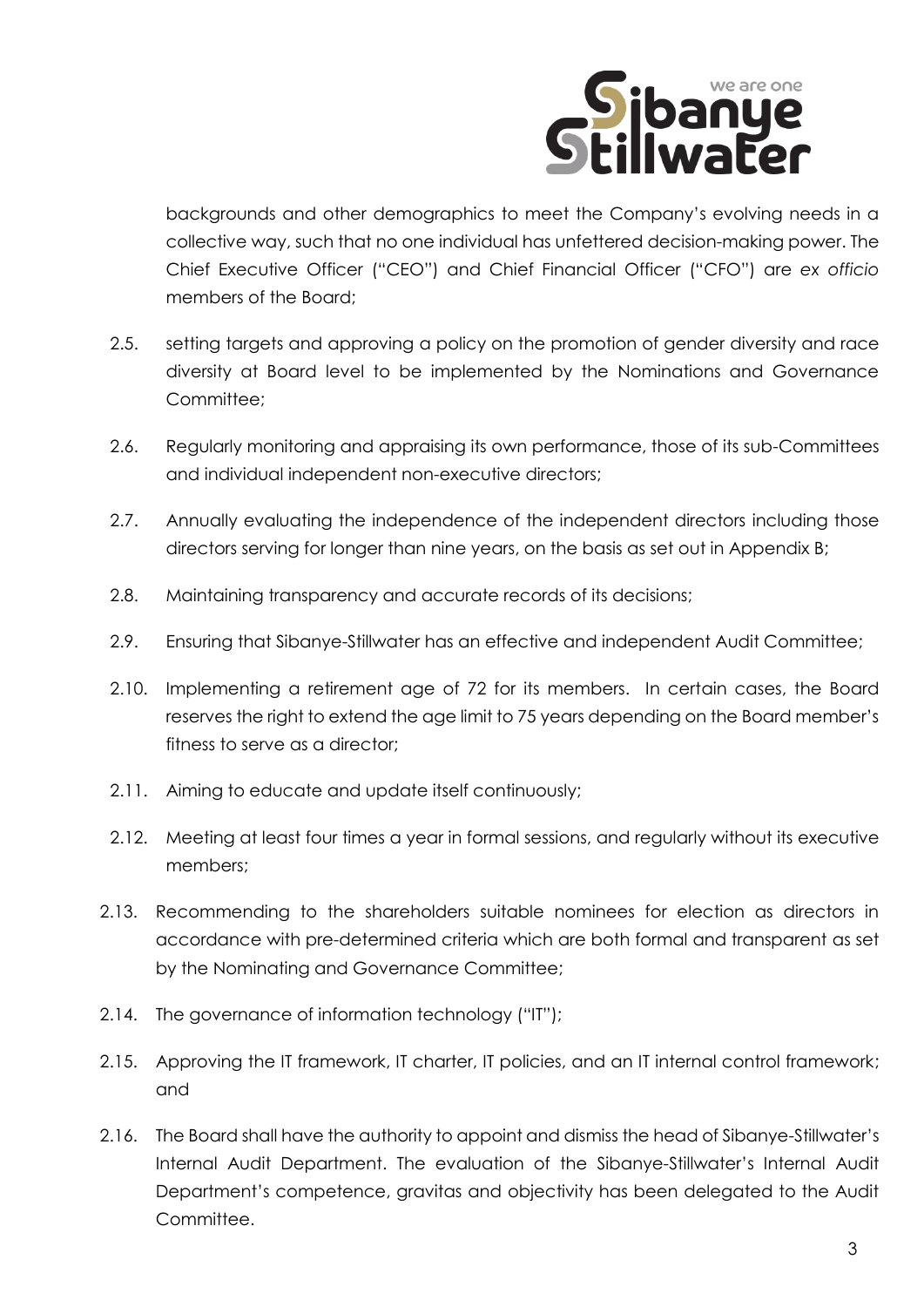

## 3. **ROLE AND FUNCTIONS OF THE BOARD CHAIR**

The role and functions of the Board Chair include those as are set out in Appendix A.

#### 4. **BOARD'S ACTIONS**

The Board discharges its responsibilities through a number of its actions, including:

- 4.1. Retaining full and effective control over the Company and providing effective and ethical leadership in the best interest of the Company and conducting its own affairs in a professional manner, upholding the core values of integrity, transparency and enterprise;
- 4.2. Determining and setting the tone of the Company values including principles of ethical business practice, human rights considerations and the requirements of being a responsible corporate citizen, which includes assessing and responsibly responding to the negative consequences of the Company's activities and outputs on the triple context in which it operates and the capitals which it uses and affects;
- 4.3. Bringing independent, informed and effective judgment to bear on material decisions of the Company and Group companies including material Company and Group policies, the Group Approval framework;
- 4.4. Satisfying itself that the Group is governed effectively in accordance with corporate governance best practices, appropriate and relevant industry rules, codes, standards and internal control systems;
- 4.5. Evaluating, determining and ensuring the implementation of Group operational and strategic plans and policy;
- 4.6. Reviewing and approving purchases or sales of investments/acquisitions and disposal of legal entities/subsidiaries;
- 4.7. Recommending to the shareholders the change to authorised or issued share capital other than issue of shares in terms of approved Employee Share Plans;
- 4.8. Approving the Group dividend policy and declarations;
- 4.9. Approving the hedging and derivatives policy;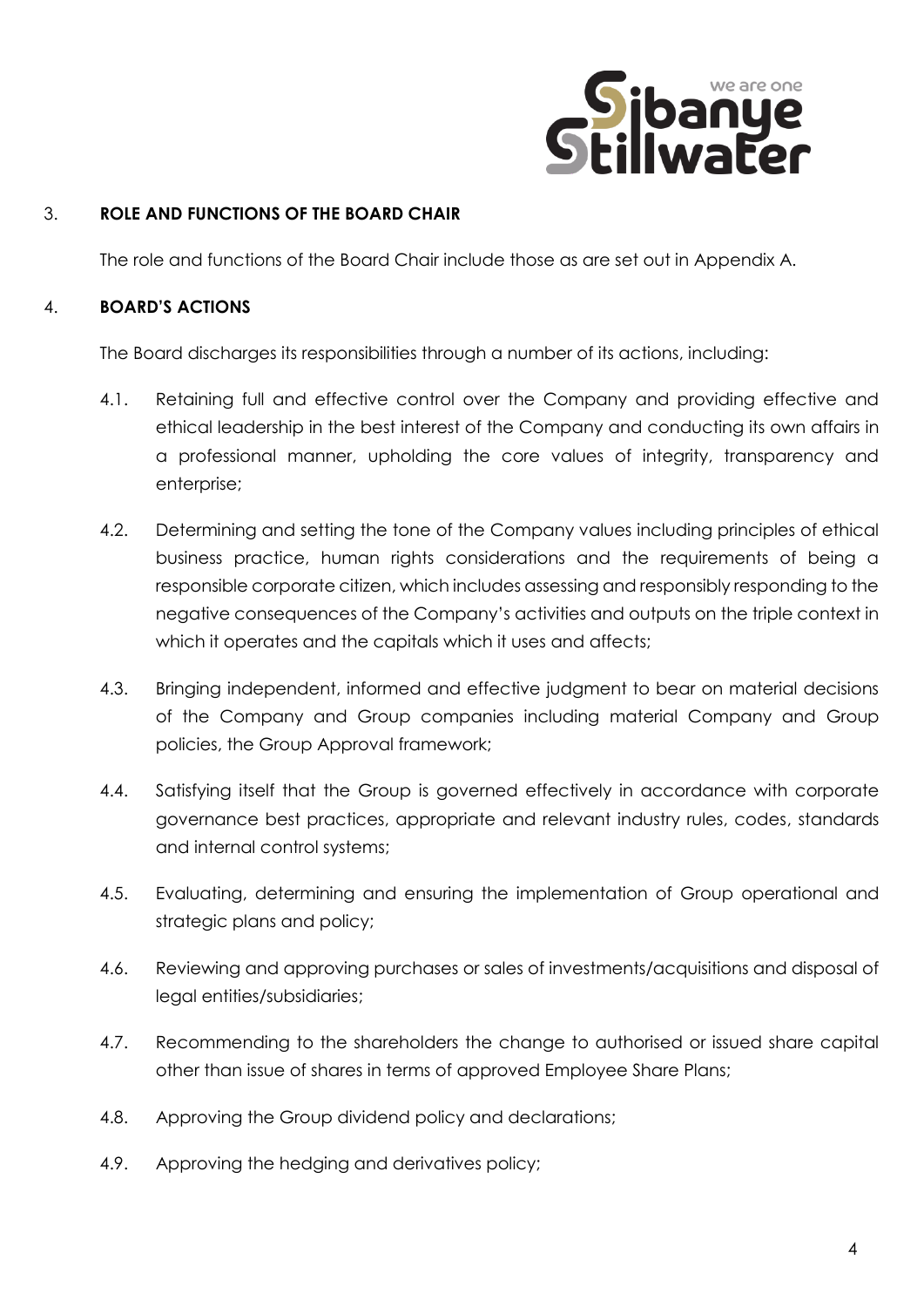

- 4.10. Approving budgeted capital expenditure identified in Operational plan as per the Group Approvals Framework;
- 4.11. Approving unbudgeted capital expenditure NOT identified in Operational plan as per the Group Approvals Framework;
- 4.12. Approving loan facilities as per the Group Approvals Framework;
- 4.13. Approving any legal action with a financial implication likely to be in excess of R25 million (USD 2.5 million);
- 4.14. Reviewing and approving annually the Group Approval Framework;
- 4.15. Developing and setting disclosure and reporting practices, as required by applicable law and regulation to best serve the needs of its shareholders.

#### 5. **STRATEGY FORMULATION AND EXECUTION:**

- 5.1. The Board is responsible for steering the Company and setting its strategic direction, setting objectives of the Company as a business enterprise as well as its values. In managing or directing the affairs of the Company the Board has authority to exercise all of the powers and perform any of the functions of the Company except to the extent that the Companies Act 71 of 2008, as amended ("the Companies Act) or Memorandum of Incorporation ("MOI") provide otherwise. The Board does not get involved in the day to day management of the Company, except in exceptional circumstances.
- 5.2. The Board implements a formal strategic planning system that reviews and approves or updates strategic plans presented by management annually and monitors the Company's performance against those plans.

# 6. **RELATIONSHIP WITH THE CEO:**

6.1. The Board selects, motivates and, if necessary, replaces the CEO (in consultation with the Nominating and Governance Committee). It attends carefully to the issues of succession planning and consequently is also concerned with the performance and succession of the CEO's immediate subordinates. The Board (in consultation with the Nominating and Governance Committee) may select either an internal or external candidate to serve as CEO.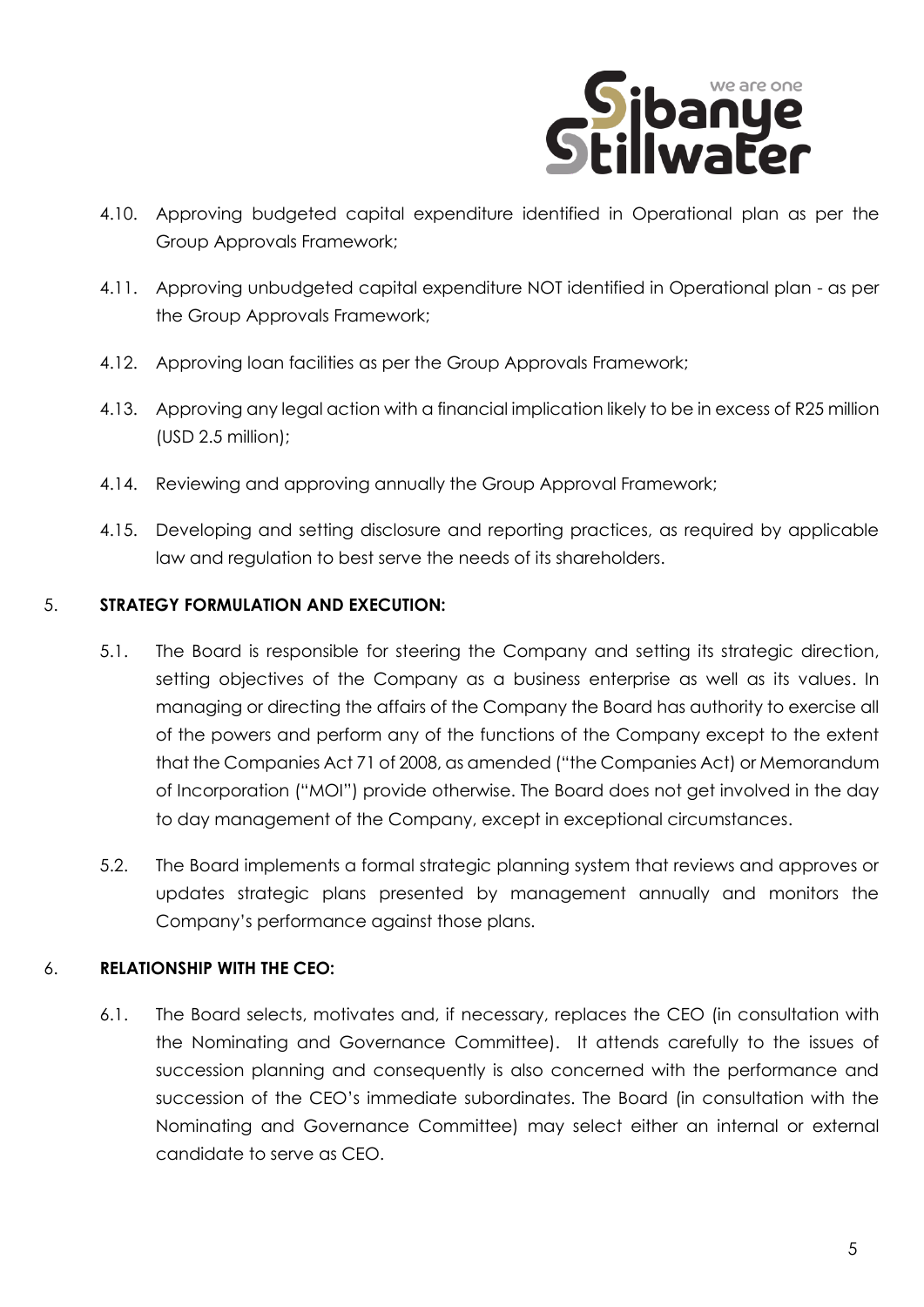

- 6.2. The CEO is the principal responsible for execution of the Boards' policies and practices. The Board monitors and reviews his performance with regular dialogue and feedback.
- 6.3. The CEO shall be a member of the Board.

## 7. **CORPORATE GOVERNANCE**

- 7.1. Good Corporate Governance shall remain a continuing focal point for the Board and the Board shall maintain a Nominating and Governance Committee to assist in this regard.
- 7.2. The Company is subject to varying governance standards and guidelines mandated in its differing regulatory environments. The Board shall attempt at all times to conform with all but, where requirements conflict, it will seek to pursue the higher standard mandated.
- 7.3. The Board is authorised to form committees to assist it in the execution of its duties' powers and authorities or when required under applicable law. The Board shall establish written formal terms of reference for each committee. Each Board and statutory committee, assisted by the Company Secretary, shall annually review its terms of reference, and recommend to the Board for approval of any changes made. The Board shall also review this Charter on an annual basis and may delegate this function to the Nominating and Governance Committee.
- 7.4. The Board shall establish seven committees namely, the Audit Committee, the Investment Committee, the Risk Committee, the Remuneration Committee, the Nominating and Governance Committee, the Safety and Health Committee and the Social Ethics and Sustainability Committee. The Board may, from time-to-time, subject to relevant rules, laws and other regulations, change the number of committees, their names and/or their purposes.
- 7.5. Each committee shall evaluate its own performance and the Nominating and Governance Committee shall monitor and report to the Board periodically on the performance of the committees.
- 7.6. The Board may, from time-to-time, form *ad hoc* committees to undertake special tasks or support certain responsibilities of the Board.
- 7.7. Without limitation, the Board is further responsible for: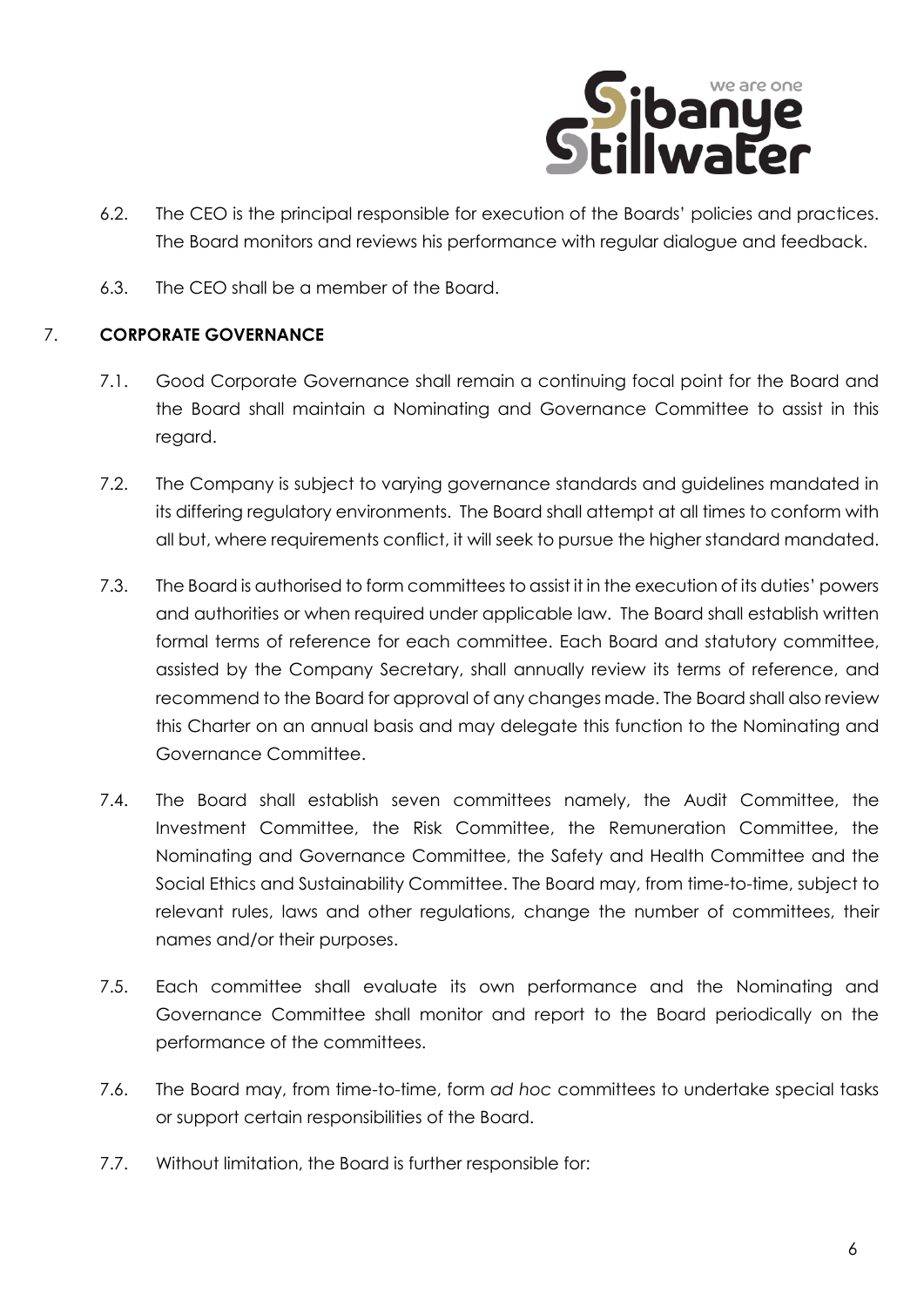

- 7.7.1. Monitoring the performance of the Company in all respects, including inter alia:
	- 7.7.1.1. Performance of the operations;
	- 7.7.1.2. Financial reporting accuracy and integrity;
	- 7.7.1.3. Management performance;
	- 7.7.1.4. Risk exposures and controls;
	- 7.7.1.5. Safety and health performance;
	- 7.7.1.6. Comparative performance against peers;
	- 7.7.1.7. Shareholder satisfaction and communication policy; and
	- 7.7.1.8. Sustainable Development.
- 7.7.2. Authorising and controlling capital expenditure and reviewing investment capital and funding proposals.
- 7.7.3. Setting the capital structure of the Company.
- 7.7.4. Approving the Group tax's policy from time to time and ensuring that the Group tax's policy is compliant with applicable laws and also congruent with responsible corporate citizenship and takes into account reputational repercussions;
- 7.7.5. Seeking to ensure ethical behaviour and compliance with relevant laws and other regulations, audit and accounting principles/practices, the Company's own governing documents and the Company's Code of Ethics.
- 7.7.6. The overall system of risk management including setting management expenditure authorization and exposure limit guidelines. Management is accountable to the Board for designing, implementing and monitoring the process of risk management and integrating it into operations.
- 7.7.7. Reviewing succession planning for the management team and endorsing senior executives' appointments, organizational changes and general remuneration policy.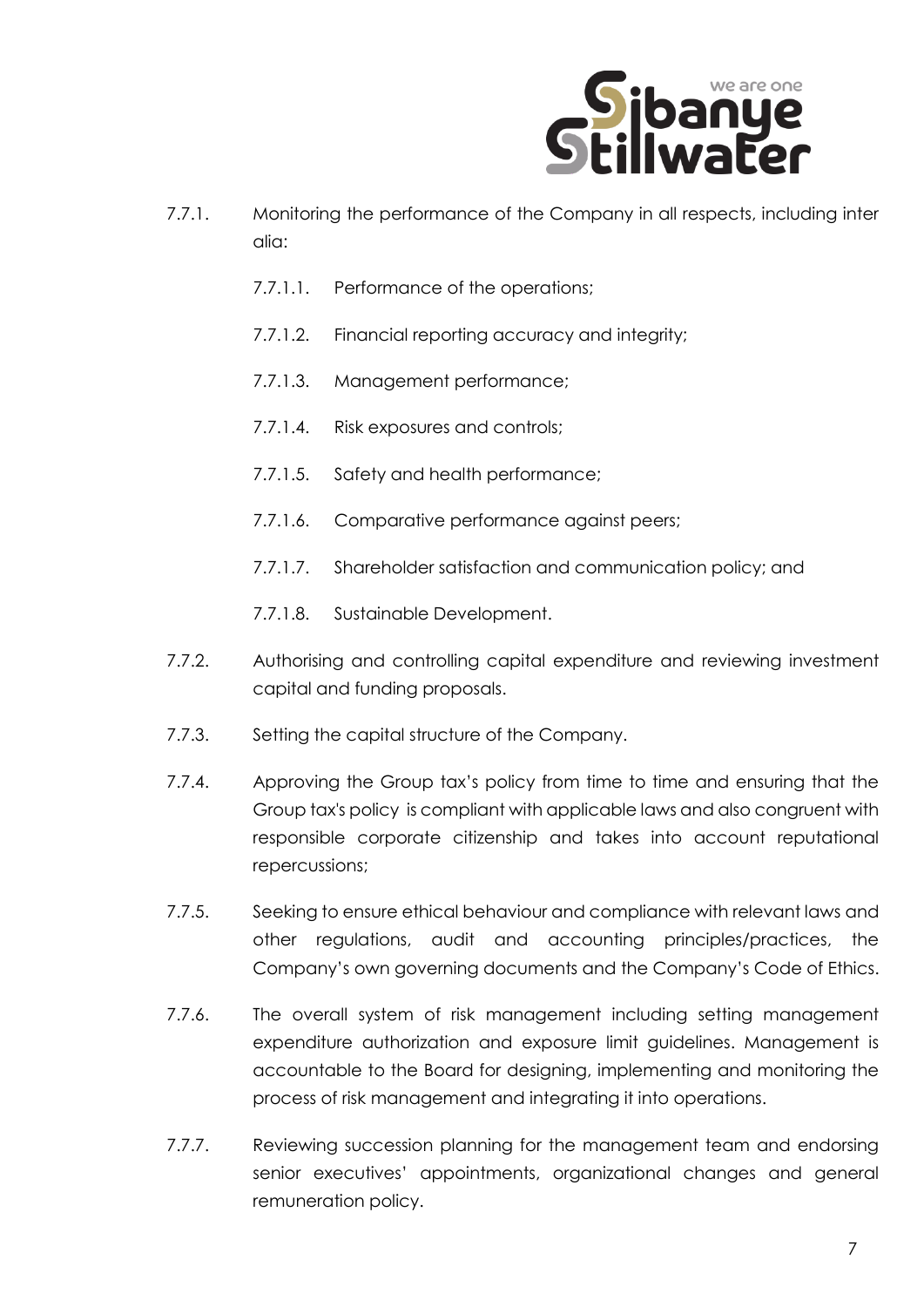

- 7.7.8. Providing counsel and advice to the CEO and his or her management team on all critical and sensitive matters.
- 7.7.9. Director selection, orientation and education.

## 8. **REMUNERATION**

- 8.1. Having regard to the functions performed by the independent non-executive directors as members of the Board they shall be paid such remuneration, as shall be recommended by the Remuneration Committee and approved by the shareholders of Sibanye-Stillwater at a general meeting by a special resolution within the previous 2 years.
- 8.2. Executive directors' remuneration is determined by the Remuneration Committee, a subcommittee of the Board, with the authority to utilise appropriate external advisors. Executive directors are not paid director's fees.

#### 9. **CONDUCT OF BOARD MEMBERS**

Board members are expected to:

- 9.1. act in the Company's best interests, in good faith and with integrity and adhere to all relevant legal standards of conduct;
- 9.2. submit to the Board a declaration of all financial, economic and other interests held by members and related parties at least annually, or whenever there are significant changes and at the beginning of every meeting in respect of any matter on the agenda. Members are to avoid conflicts of interest between their personal affairs and those of the Company or, where unavoidable, disclose any such conflict or potential conflict;
- 9.3. disclose any information they may be aware of that is material to the Company and of which the Board is not aware, unless such director is bound by ethical or contractual obligations of non-disclosure;
- 9.4. keep all information learned by them, in their capacity as a director, strictly confidential;
- 9.5. exhibit the degree of care, skill and diligence that may reasonably be expected of a person carrying out the same functions in relation to the Company as those carried out by that director, and having the general knowledge, skill and experience of that director.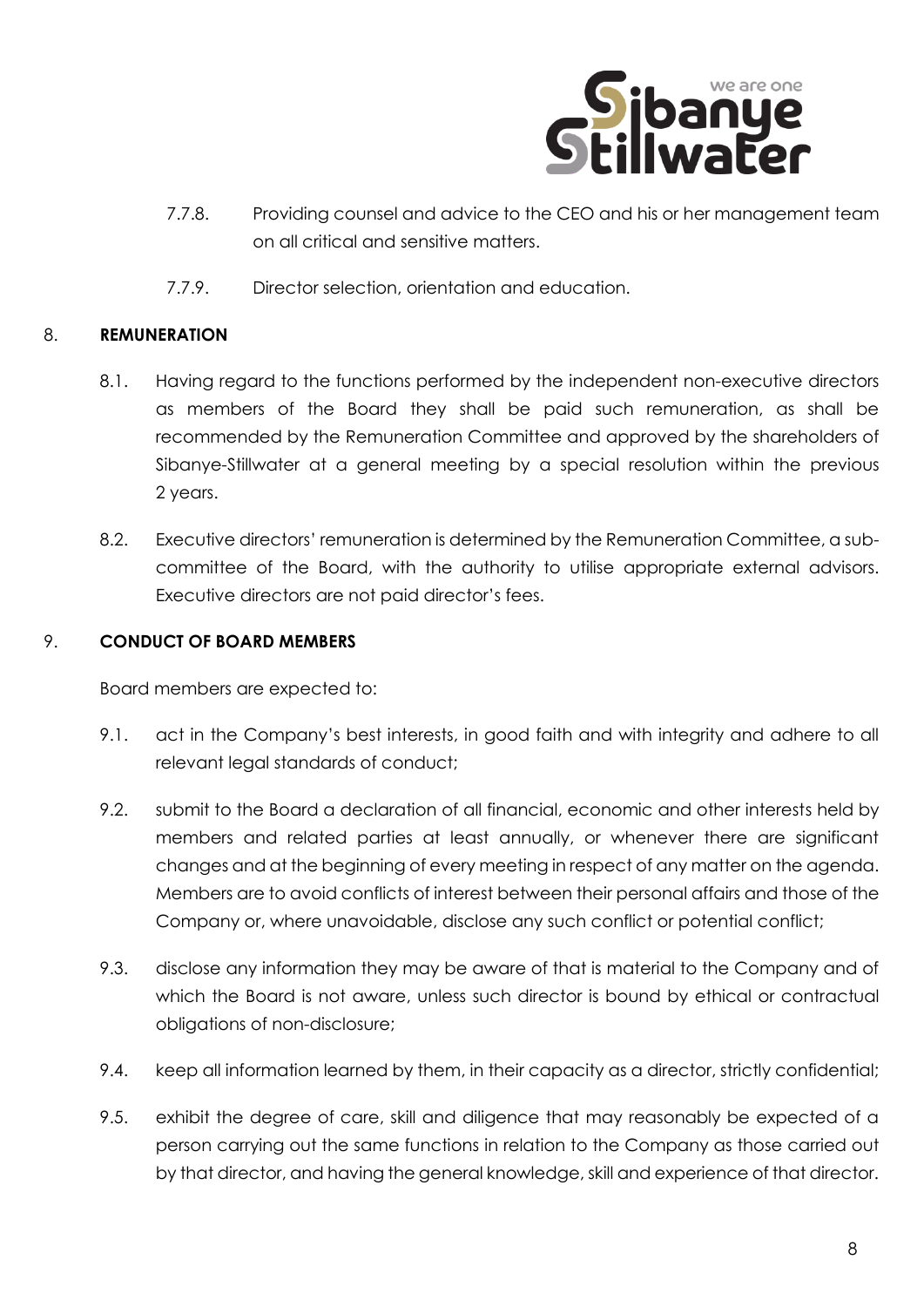

#### 10. **BOARD MEETINGS**

- 10.1. A quorum for meetings of the Board shall be 4 members present in person or via telecommunication facilities. Non-Board members who are in attendance at Board meetings by invitation do not form part of the quorum for Board meetings.
- 10.2. Where the Board Chair is not present within fifteen minutes of the time stipulated for a Board meeting, the Board members present at the meeting must elect one of them to chair that meeting.
- 10.3. A meeting of the Board may be conducted by electronic communication and/or one or more members may participate in a meeting of the Board by electronic communication so long as the electronic communication facility employed ordinarily enables all persons participating in that meeting to communicate concurrently with each other without an intermediary, and to participate effectively in the meeting.
- 10.4. Each member of the Board has 1 vote on a matter before the Board and a majority of the votes cast on a resolution is sufficient to approve that resolution.
- 10.5. In the case of a tied vote the Board Chair may not cast a deciding vote even if the Board Chair did not initially have or cast a vote and the matter being voted on fails.
- 10.6. A round robin resolution of the Board shall be as valid and effectual as if it had been passed at a meeting of the Board duly called and constituted, provided that each Board member has received notice of the matter to be decided upon and that the majority of the Board members have voted in favour of the matter. A round robin resolution may be executed in any number of counterparts and will have the same effect as if the signatures on the counterparts were on a single copy of the round robin resolution.
- 10.7. The Company Secretary shall be the secretary of the Board and shall ensure that minutes of all Board meetings are taken. Minutes must be formally approved by the Board at the next meeting thereof.

#### 11. **NO PERSONAL LIABILITY ARISING FROM APPOINTMENT**

Subject to the above provisions and to the fullest extent permitted under relevant rules, laws and other regulations, the members of the Board shall not attract any personal liability arising from their appointment or the performance in good faith of their duties as members of the Board. Sibanye-Stillwater shall indemnify members of the Board against all and any claims arising from the execution of their duties. For the avoidance of doubt and in accordance with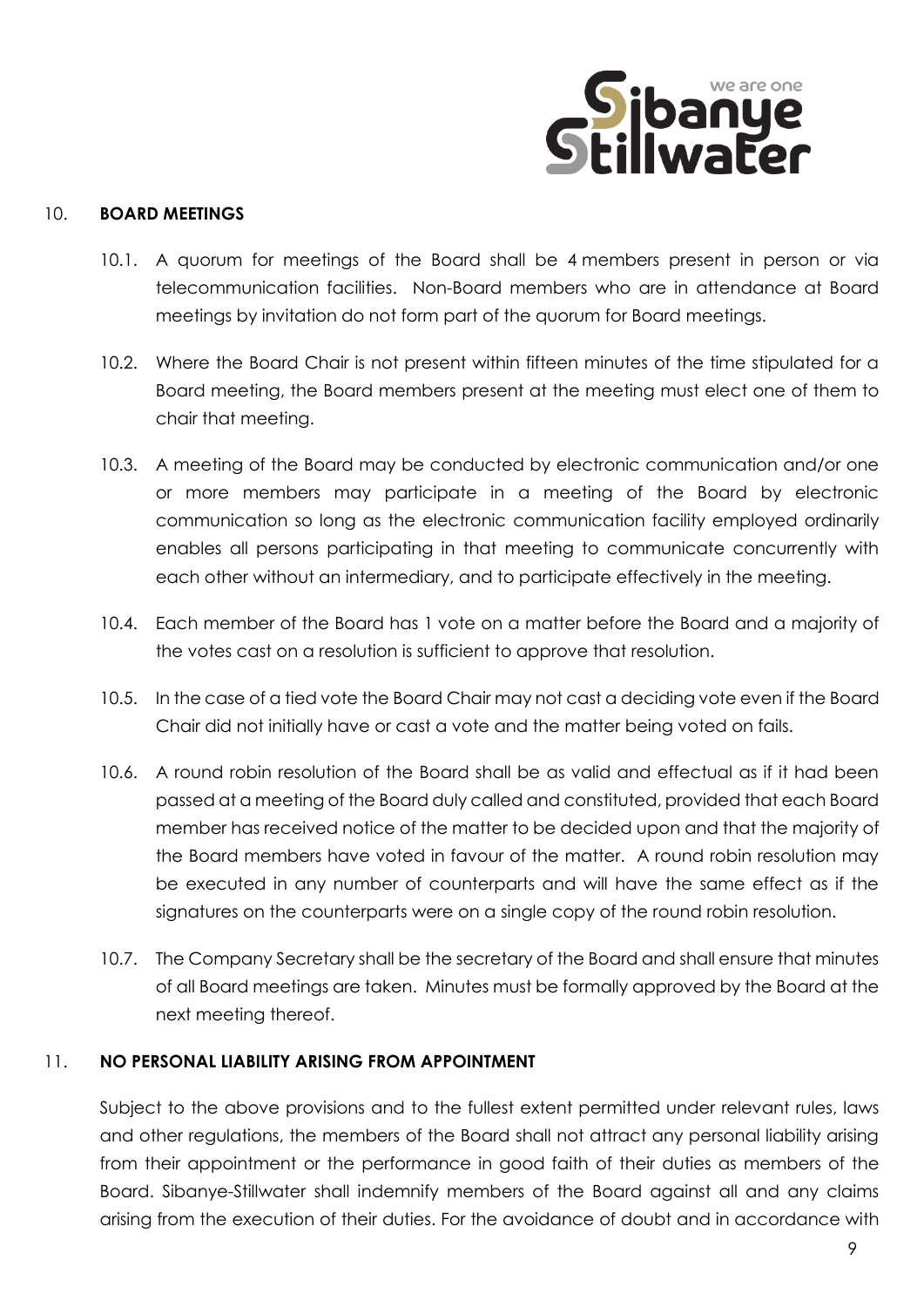

section 78(2) of the Companies Act, the aforementioned indemnification shall not extend to relieving a director on the Board of the liability contemplated in section 77 of the Companies Act or negate, limit or restrict any legal consequences arising from an act or omission that constitutes wilful misconduct or wilful breach of trust on the part of a director on the Board.

# 12. **BOARD EXPENSES**

Sibanye-Stillwater will pay all travelling and other expenses properly and necessarily incurred by the Board in and about the business of the Company.

## 13. **COMPANY SECRETARY**

- 13.1. The Board will appoint and replace the Company Secretary, and will empower the Company Secretary to enable him or her to properly fulfil his or her duties.
- 13.2. The Board will ensure that the Company Secretary has the requisite knowledge, skills and experience to fulfil the function of Company Secretary.
- 13.3. The Company Secretary will, in addition to his or her statutory duties, fulfil the duties of a Company Secretary as contemplated in the *King IV Code on Corporate Governance*.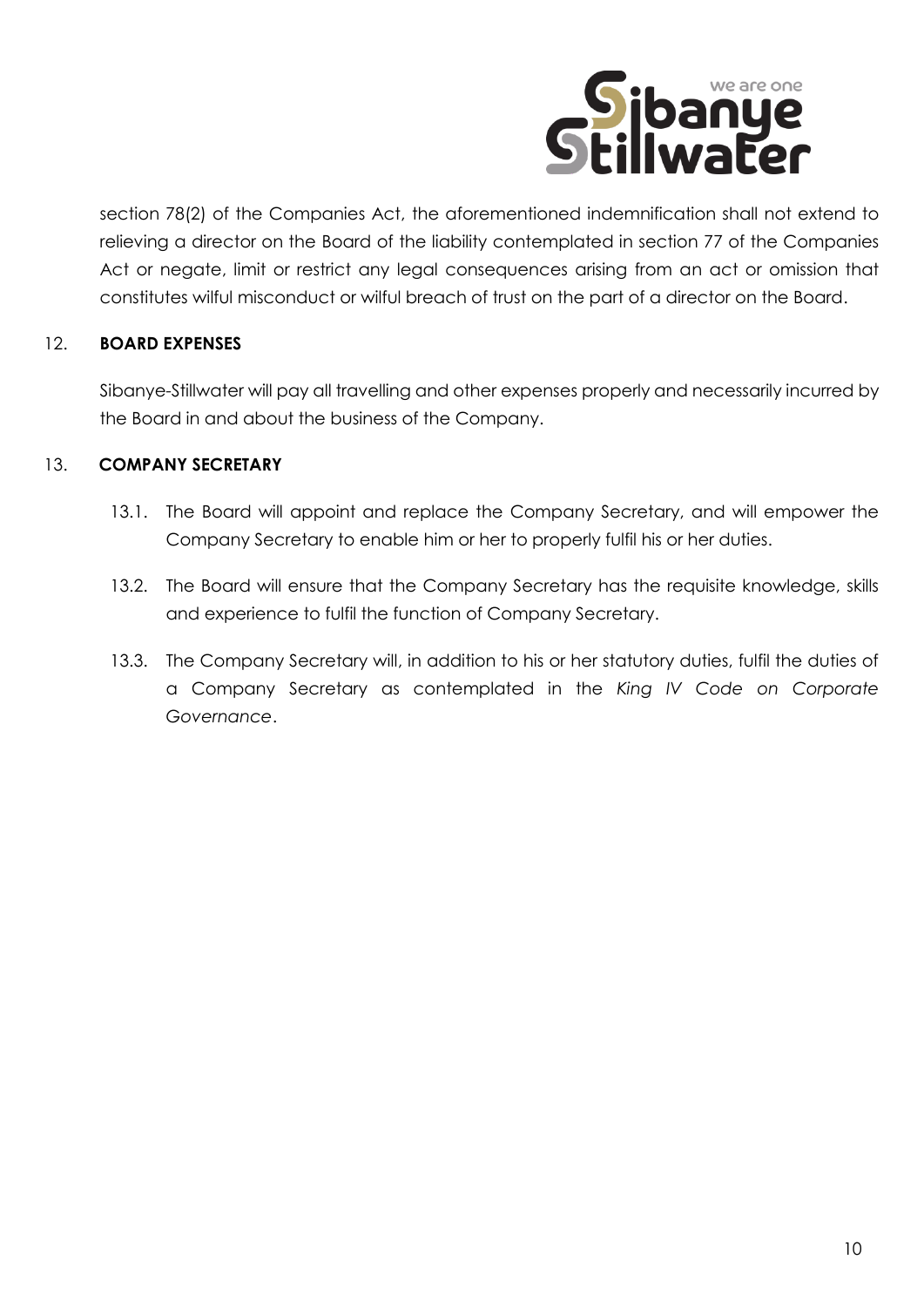

## **Appendix A Role and functions of the Board Chair**

- 1. Setting the ethical tone for the Board and the Company;
- 2. Providing overall leadership to the Board without limiting the principle of collective responsibility for Board decision, while at the same time being aware of the individual duties of the Board members;
- 3. Identifying and participating in selecting Board members (via Nomination and Governance Committee), and overseeing a formal succession plan for the Board, CEO and certain senior management appointments such as the CFO;
- 4. Formulating (with the CEO and Company Secretary) the yearly work plan for the board against agreed objectives, and playing an active part in setting the agenda for board meetings;
- 5. Presiding over Board meetings and ensuring that time in meetings is used productively. The Board Chair should encourage collegiality among Board members without inhibiting candid debate and creative tension among Board members;
- 6. Managing conflicts of interest. It is not sufficient to merely table a register of interest. All internal and external legal requirements must be met. The Board Chair must ask affected directors to recuse themselves from discussions and decisions in which they have a conflict, unless they are requested to provide specific input, in which event they should not be party to the decision;
- 7. Acting as a link between the Board and management and particularly between the Board and the CEO;
- 8. Being collegial with Board members and management while at the same time maintaining an arm's length relationship;
- 9. Ensuring that directors play a full and constructive role in the affairs of the Company and taking a lead role in the process for removing non-performing or unsuitable Directors from the Board;
- 10. Ensuring that complete, timely, relevant, accurate, honest and accessible information is placed before the Board to enable Directors to reach an informed decision;
- 11. Monitoring how the Board works together and how individual directors perform and interact at meetings. The Board Chair should meet with individual Directors once a year about evaluating their performance. The Board Chair should know Board members' strengths and weaknesses;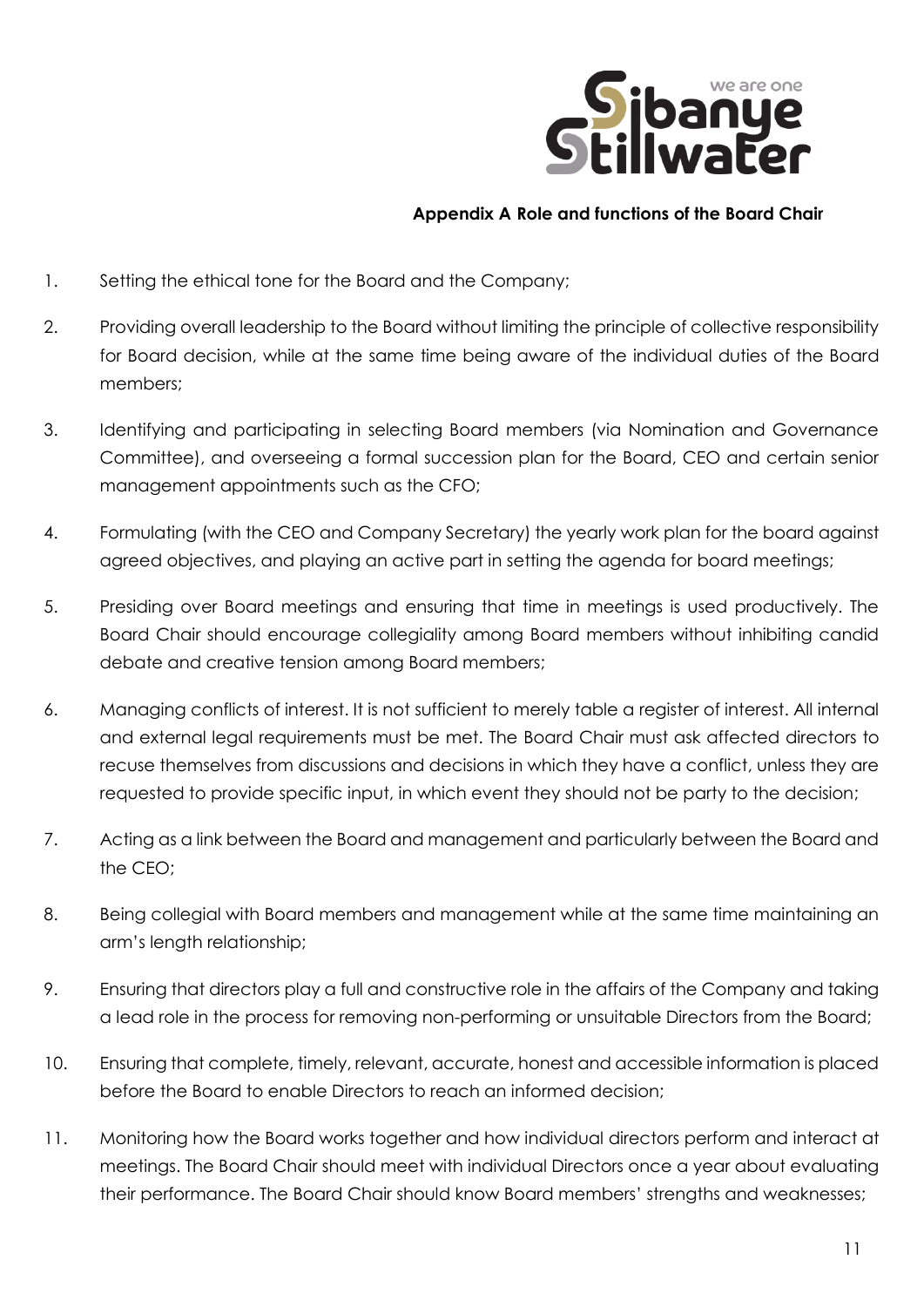

- 12. Monitoring to develop skill and enhance directors' confidence (especially those new to the role) and encouraging them to speak up and make an active contribution at meetings. The monitoring role is encouraged to maximise the potential of the Board;
- 13. Ensuring that all directors are appropriately made aware of their responsibilities through a tailored induction programme, and ensuring that a formal programme of continuing professional education is adopted at Board level;
- 14. Ensuring that good relations are maintained with the Company's major shareholders and its strategic stakeholders, and presiding over shareholders' meetings;
- 15. Building and maintaining stakeholders' trust and confidence in the Company;
- 16. Upholding rigorous standards of preparation for meetings by, for example, meeting with the CEO and Company Secretary before meetings and studying of the meeting information packs distributed; and
- 17. Ensuring that decisions by the Board are executed.